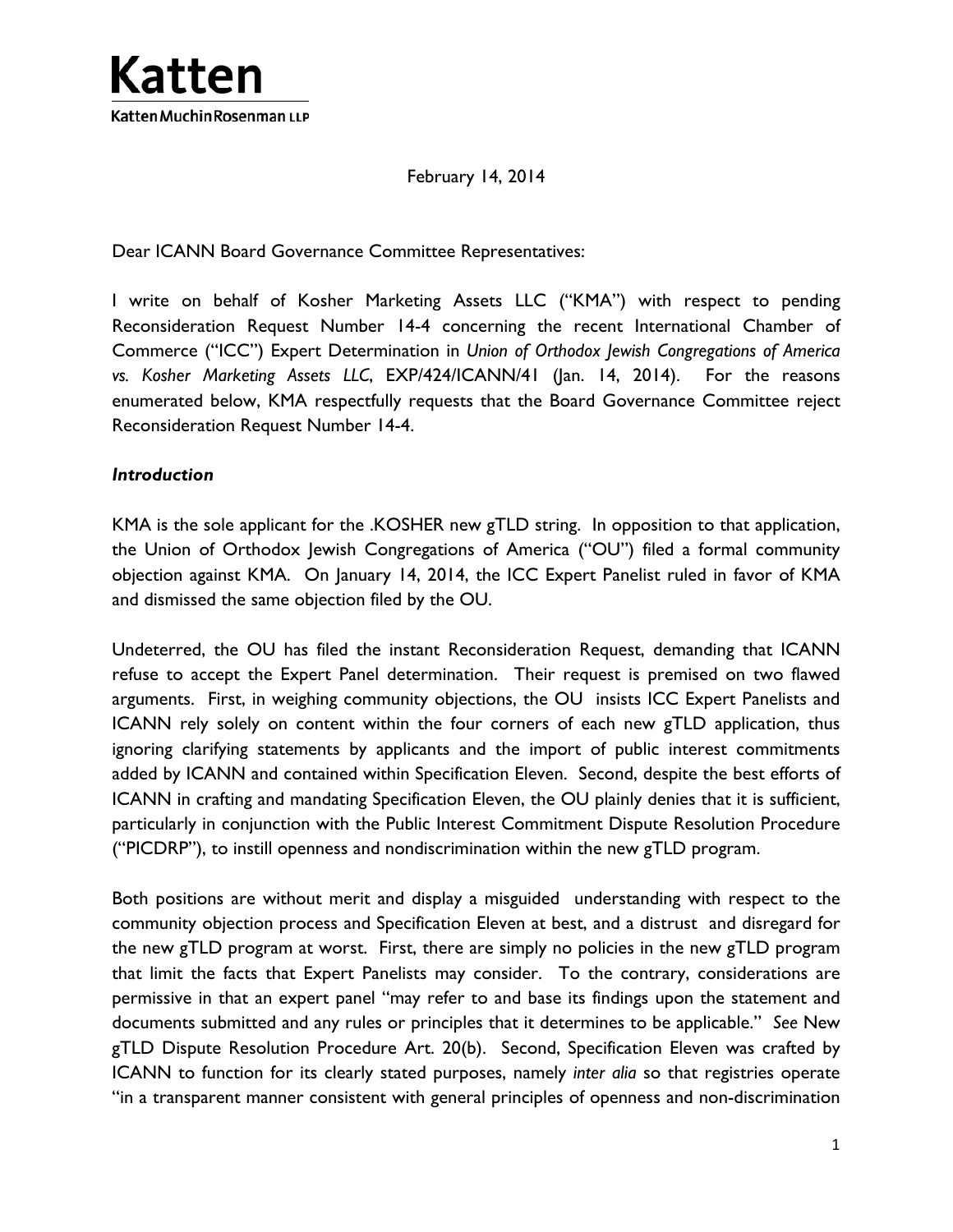

by establishing, publishing and adhering to clear registration policies," and to prohibit exclusive eligibility criteria for generic strings. *See* Registry Agreement, Specification Eleven, ¶¶ 3(c) and 3(d) (November 20, 2013).

### *Clarifying Statements Made By KMA Were Properly Considered By The Expert Panel.*

The OU exhibits a mistaken comprehension of the community objection process in its attempts to condemn the Expert Panel and ICANN for properly considering "statements made [by KMA] in the objection proceeding," and correctly concluding that the Specification Eleven and the PICDRP "provide a forum for enforcing Applicant statements in an adversarial proceeding." According to the OU, in an inexplicable interpretation of the Dispute Resolution Procedure, community objection proceedings and KMA's averments were "non-public" and somehow also non-binding. *See* Reconsideration Request § 9, pp. 17-20.

First, there are simply no policies restricting an Expert Panel's ability to consider additional principles or statements outside the four corners of each new gTLD application. To the contrary, the Guidebook is clear that the Expert Panel "may refer to and base its findings upon the statement and documents submitted and any rules or principles that it determines to be applicable." *See* New gTLD Dispute Resolution Procedure Art. 20(b). The OU's claim is baseless, which is evident from its failure to cite even a shred of support for such a limitation.

The clarifying statements made by KMA, to which the OU so strongly objects, in the Expert Panel's own words, were simply that "responsibility for verification will lie with the prospective registrant's own kosher certification organization," thus vitiating the OU's unfounded assertion that "only [KMA] will verify eligibility and will be able to determine arbitrarily what registrants will have access to .KOSHER domains." *See OU vs. KMA*, EXP/424/ICANN/41 at ¶ 78-79 (Jan. 14, 2014). The Expert Panel concludes that "[t]he assurances given on behalf of [KMA] in these proceedings appear convincing and made in good faith." "More importantly," the Panel continued, "they have been given in the context of adversarial proceedings, the outcome of which will be public, in response to specific concerns of the [OU] and with a view to achieving rejection of the Objection," thus "prevent[ing KMA] from reneging on the assurances given in these proceedings." *Id*. at ¶ 87.

Second, phrases used by the OU in its Reconsideration Request, such as "non-public" and "nonbinding", are utter mischaracterizations of the community objection process. *See* Reconsideration Request § 9, pp. 17-20. The ICC Rules for Expertise simply impose a confidentiality obligation on the Expert Panelist. Even the OU cannot avoid conceding that the Expert Panel's "recitation of [KMA] assurances in the expert determination" are indeed public. *See* id. at § 9, note 39, p. 19. The Expert Panel determination in *OU vs. KMA* was published by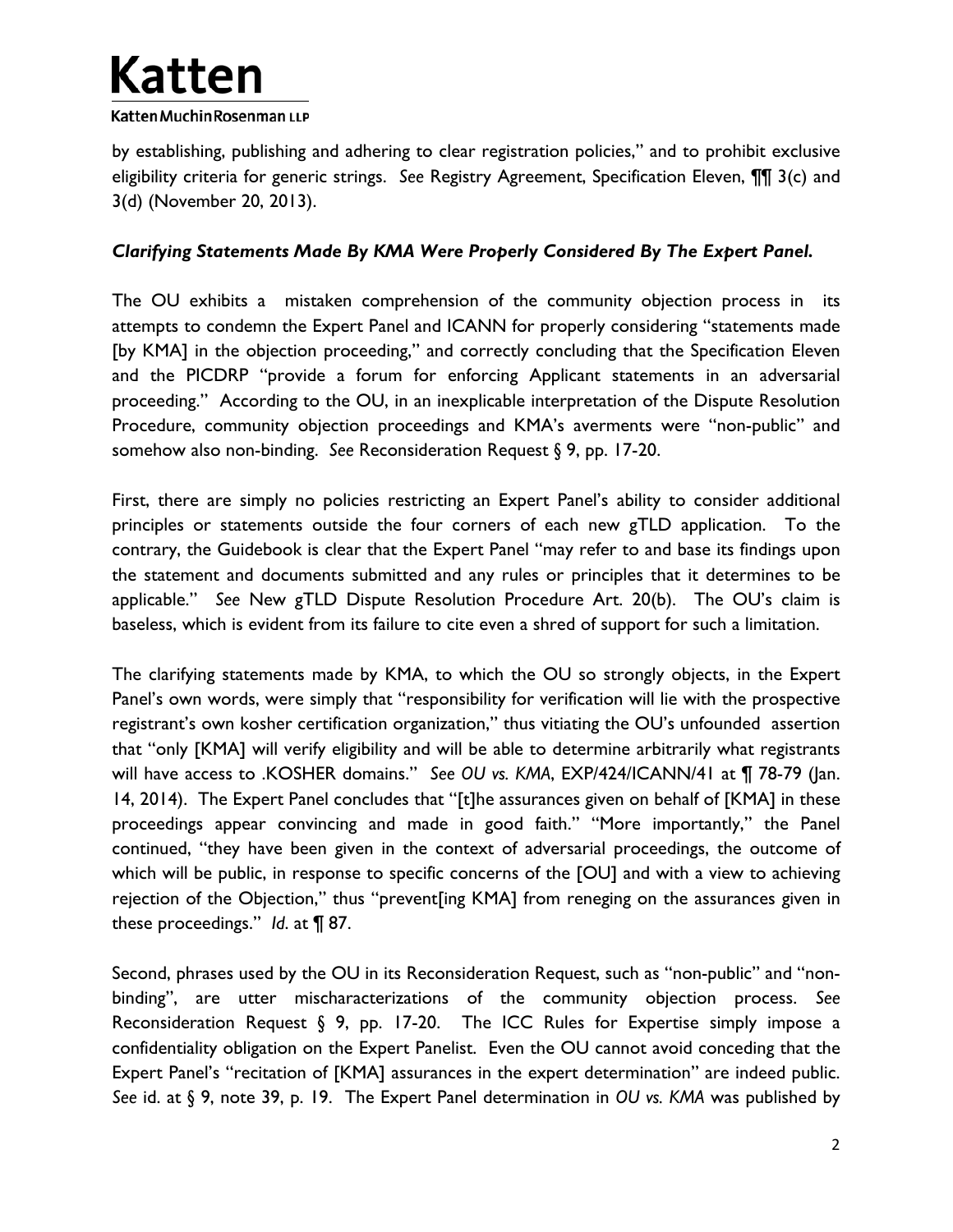# **Katten** Katten Muchin Rosenman LLP

both the ICC and ICANN and remains publicly available pursuant to the Guidebook. *See* Dispute Resolution Procedure Art.  $21(g)$ . Ironically, the desperate attempt by the OU to distinguish between KMA's verbatim assurances and the Expert Panel's recitation is belied by its own reliance on the same in their Reconsideration Request.

Finally, the Expert Panel correctly based its finding that the .KOSHER new gTLD application created no "likelihood of material detriment" on both KMA's new gTLD application and KMA's clarifying statements to the Expert Panel. Moreover, in a telling misrepresentation by omission, the OU neglected to include in its Reconsideration Request the Expert Panel's ruling that KMA's "intention to use the TLD in an improper manner is not even proven by the statements in the application." *See OU vs. KMA*, EXP/424/ICANN/41 at ¶ 79 (Jan. 14, 2014). Thus, contrary to the OU's assertions, the Expert Panel determination was based on both the .KOSHER new gTLD application, as well as KMA's clarifying statements.

## *Specification Eleven Provides Adequate Safeguards Against The Material Detriment Alleged, Namely Discrimination.*

The OU again exhibits - its erroneous comprehension regarding Specification Eleven in conjunction with the PICDRP, essentially appealing its failed arguments to the Board Governance Committee—arguments which the Expert Panel has already explicitly rejected. Indeed, although clearly irrational, the OU appears to demand that the Board Governance Committee admit that Specification Eleven is not fit to task in obliging registries to operate in a transparent manner consistent with general principles of openness and non-discrimination by establishing, publishing and adhering to clear registration policies, as well as prohibiting exclusive eligibility criteria for generic strings.

Astounded by the OU's mental gymnastics, the Expert Panelist stated, "The Expert cannot accept the [OU] argument that openness and non-discrimination obligations laid down in [Article 3(c)] would not prevent [KMA] from resorting to restrictive criteria, if it applied them openly and even-handedly." "That argument," the Expert Panel concluded, "presupposes an interpretation of Article 3(c) that would render it completely meaningless and is therefore untenable." *Id*. at ¶ 83. This OU argument failed to befuddle the Expert Panel. And this attempt to re-litigate the identical issue before the Board Governance Committee is simply inappropriate.

Moreover, OU reliance on the GAC Buenos Aires Communiqué is disingenuous and deceitful. Contrary to OU allegations that the Communiqué "voiced concern" regarding "the very limited nature of the language" in Specification Eleven (Reconsideration Request  $\S$  9, p. 21), the plain language of the letter requests a briefing on "whether the Board considers that the existing PIC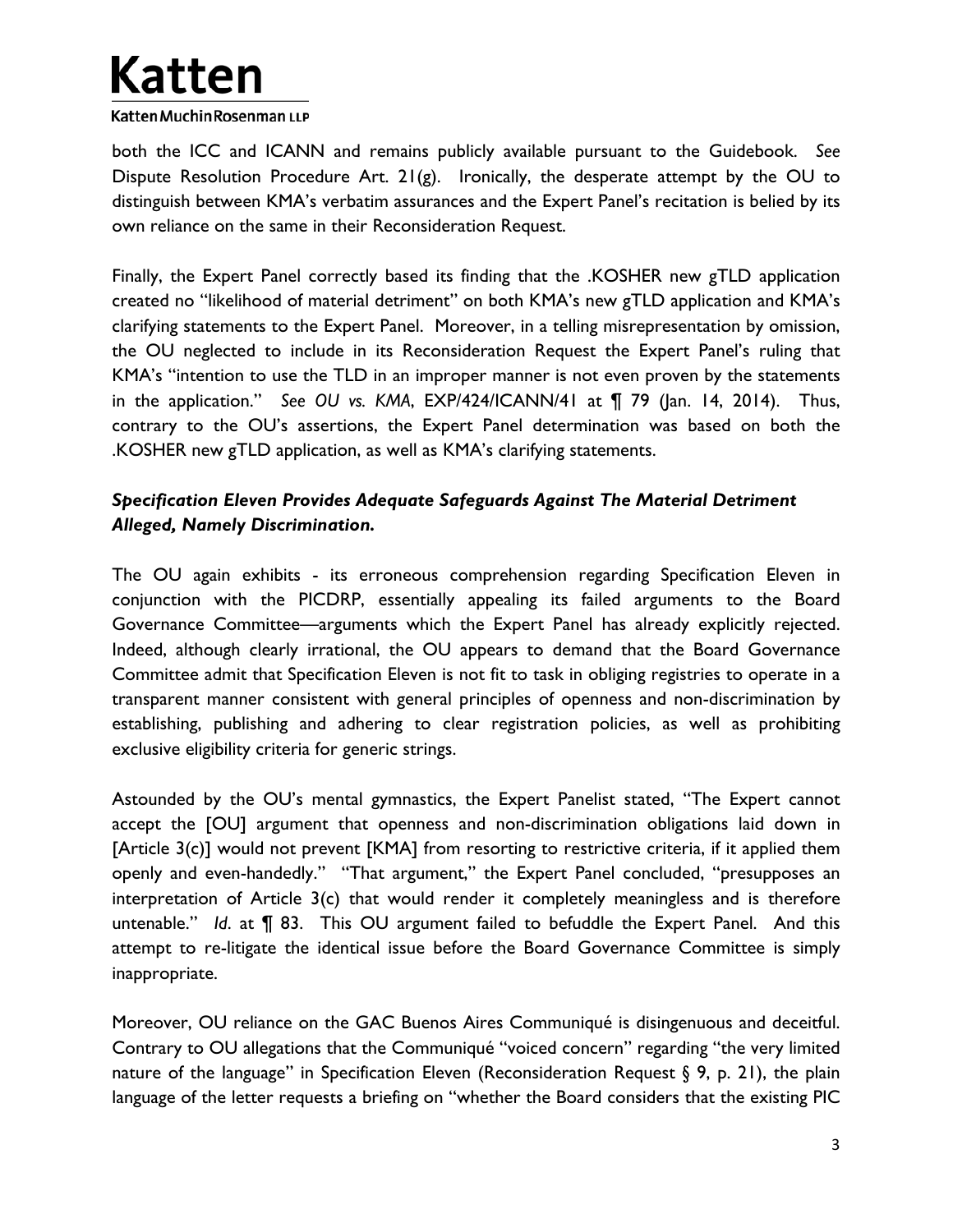# **Katten** Katten Muchin Rosenman LLP

specifications (including 3c) [to] fully implements [its] advice." *See* GAC, Buenos Aires Communiqué at ¶II(1)(a)(i)(1) (November 20, 2013). The letter is devoid any specific "concern" or reference to "very limited" language, as suggested in the Reconsideration Request. Truly, the OU is likely conflating the Buenos Aires Communiqué with its own lobbying efforts, which have only attempted to create disinformation and ambiguity regarding Specification Eleven. *See* Letter from Lawrence E. Strickling to Dr. Stephen D. Crocker (February 4, 2014) ("Stakeholders have raised concerns with us about the lack of clarity on the status of this issue … e.g. .kosher").

ICANN has confirmed, and the KMA concurs, that the existing PIC Specification fully implements the GAC's Beijing advice on restricted access registries when considered in conjunction with the other protections in the New gTLD Registry Agreement. *See* Letter from Dr. Stephen D. Crocker to Heather Dryden (February 10, 2014).

### *Conclusion*

At best, the arguments presented in Reconsideration Request 14-4 exhibit a flawed comprehension regarding the new gTLD program. At worst, they exhibit a distrust of ICANN and a disdain for the new gTLD program and the .KOSHER new gTLD application.

KMA is simply working in good faith to serve the Orthodox Kosher community—attempting navigate an evolving new gTLD program and the difficult balance between a TLD that is open to all possible uses of the term KOSHER versus a TLD with unduly restrictive eligibility criteria, arriving at a TLD that appropriately represents, incorporates and benefits the Orthodox Kosher certification industry. The OU has repeatedly and shamelessly sought to attack and twist the language in KMA's new gTLD application—language which articulately reflects that natural tension. This includes words and phrases like "personally visited," "customers of OK," "rigorous certification," and "closely affiliated organizations." In short, KMA provided clarifying statements and established its good faith intent to the satisfaction of the community objection Expert Panel. However, the OU, relentless in its misguided efforts, now seeks to re-litigate the merits of that just determination.

KMA remains happy and more than willing to resolve any problems ICANN sees in the .KOSHER gTLD application via an application amendment or even a new public interest commitment. However, KMA has remained reluctant to undertake any such modifications absent a settlement agreement in place with the OU. KMA has already repeatedly offered in good faith to file a new public interest commitment, in connection with a settlement addressing the OU's apparent concerns, but the OU has rejected all offers outright. In the Expert Panel's words, "[KMA's] intention to take the broader interests of the community into consideration is